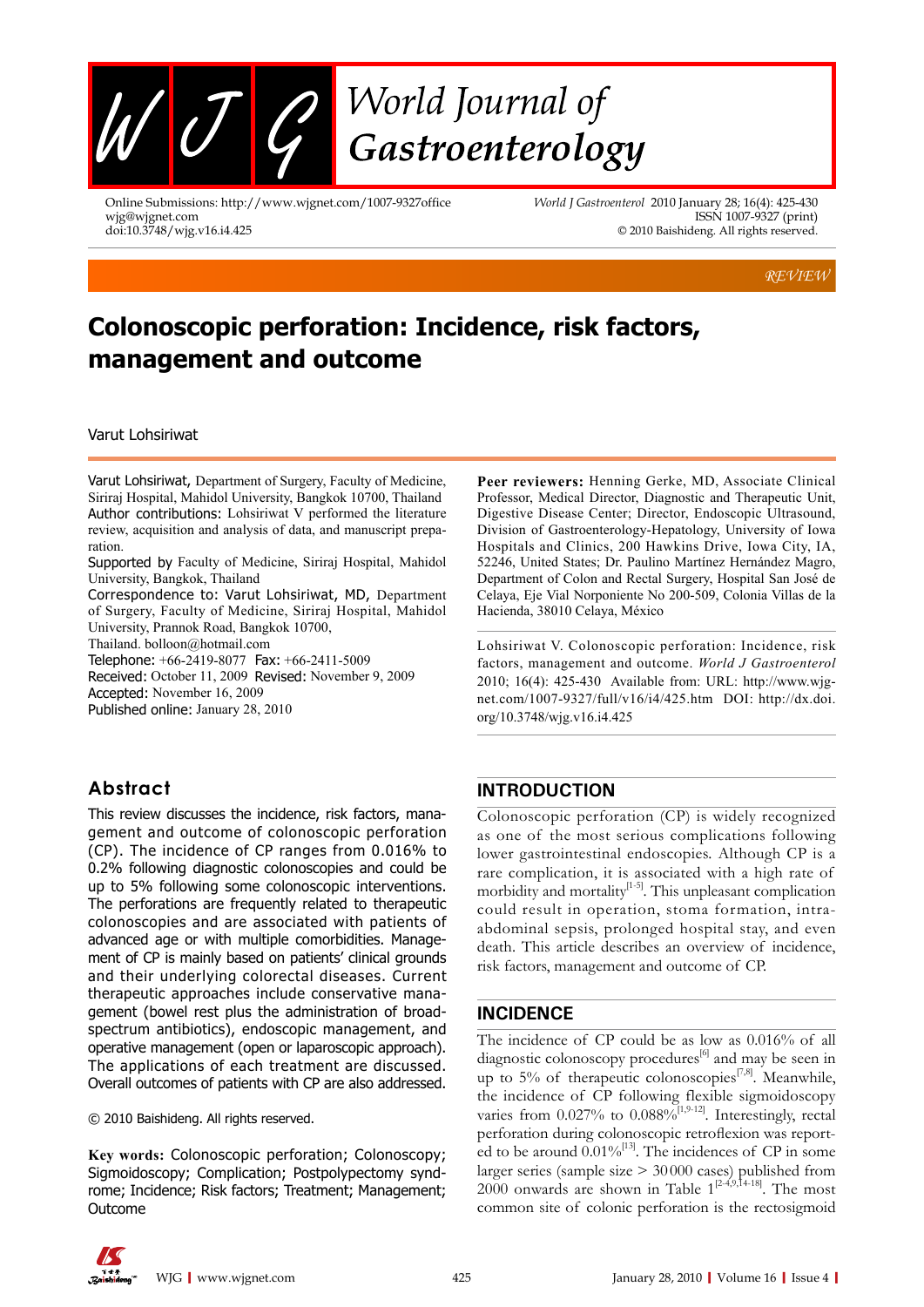#### Lohsiriwat V. Review of colonoscopic perforation

| Table 1 Incidence of CP, management and outcomes from recent series with sample size $>$ 30000 cases |      |                    |                |                        |                             |                        |
|------------------------------------------------------------------------------------------------------|------|--------------------|----------------|------------------------|-----------------------------|------------------------|
| Author                                                                                               | Year | Number of patients | <b>CP</b> rate | Death rate in CP cases | <b>CPT</b> rate in CP cases | Surgical treatment (%) |
| Araghizadeh et al <sup>[14]</sup>                                                                    | 2001 | 34620              | 0.090          | 3.2                    | <b>NA</b>                   | 74                     |
| Gatto et $al^{[9]}$                                                                                  | 2003 | 74584              | 0.145          | 5.6                    | <b>NA</b>                   | <b>NA</b>              |
| Korman et al <sup>[17]</sup>                                                                         | 2003 | 116000             | 0.032          | 0.0                    | <b>NA</b>                   | 95                     |
| Cobb et $al^{[16]}$                                                                                  | 2004 | 43609              | 0.032          | 0.0                    | 21.4                        | 93                     |
| Lüning et $al^{[4]}$                                                                                 | 2007 | 30366              | 0.115          | 8.6                    | 40.0                        | 100                    |
| Rabeneck et al <sup>[18]</sup>                                                                       | 2008 | 97091              | 0.085          | <b>NA</b>              | <b>NA</b>                   | <b>NA</b>              |
| Iqbal et $al^{[2]}$                                                                                  | 2008 | 258248             | 0.070          | 7.0                    | 36.0                        | 92                     |
| Teoh et $al^{[3]}$                                                                                   | 2009 | 37971              | 0.113          | 25.6                   | 48.7                        | 91                     |
| Arora et al <sup>[15]</sup>                                                                          | 2009 | 277434             | 0.082          | <b>NA</b>              | NA                          | NA                     |

CP: Colonoscopic perforation; CPT: Complication; NA: Not available.

 $\text{colon}$ <sup>[1-4,17,19,20]</sup>. Several factors making this bowel segment vulnerable to being injured include a sharp angulation at either the rectosigmoid junction or the sigmoiddescending colon junction, and the great mobility of the sigmoid colon. A forceful insertion of an endoscope while having a sigmoid loop formation is the leading cause of anti-mesenteric bowel perforation due to an overextension of bowel by the shaft of the endoscope. Additionally, the sigmoid colon is commonly involved with diverticular formation<sup>[17,21]</sup>, and the muscular layer of the bowel wall may be thin or fragile due to previous inflammation (diverticulitis). Pelvic adhesions following previous pelvic operation or infection also contribute to a high incidence of sigmoid perforation<sup>[2,7]</sup>.

## **RISK FACTORS**

There has been convincing evidence that therapeutic colonoscopies have a significantly higher rate of CP than diagnostic colonoscopies<sup>[15,18,20,22]</sup>. The increased likelihood of CP in therapeutic endoscopy is because the perforation during therapeutic colonoscopy can occur not only through mechanisms that are similar to those seen for diagnostic colonoscopy (mechanical injury or barotrauma), but also through the fact that endoscopic interventions *per se* can cause perforation<sup>[20]</sup>. Several investigators have reported that some endoscopic interventions are associated with an increased CP rate, including polypectomy for polyps larger than 20 mm<sup>[23]</sup>, pneumatic dilatation for Crohn's stricture<sup>[24]</sup>, the use of argon plasma coagulation<sup>[25]</sup>, endoscopic mucosal resection and endoscopic submucosal dissection for colorectal neoplasia[8,26,27].

Patients over 75 years of age also have an approximately 4-6 fold rise in the CP rate as opposed to younger patients<sup>[9,18,20,28]</sup>. Possible explanations for an increased rate of CP in patients with advanced age include the fact that the elderly have a declining colonic wall mechanical strength as recognized in colonic diverticular diseases, and they often have a greater frequency of abnormal colorectal findings which may require endoscopic intervention.

The risk of perforation from colonoscopy is 2-4 times greater than that from flexible sigmoidoscopy<sup>[4,9,20,29]</sup>. Pa-

tients with multiple comorbidities are also at greater risk of this perforation<sup>[9,15]</sup>. These comorbidities include diabetes mellitus, chronic pulmonary disease, congestive heart failure, myocardial infarction, cerebrovascular disease, peripheral vascular disease, renal insufficiency, liver disease and dementia<sup>[30-32]</sup>.

Other risk factors for CP reported in the literature include a history of diverticular disease<sup>[9]</sup> or previous intra-abdominal surgery<sup>[17]</sup>, colonic obstruction as an indication for colonoscopy $[15]$ , and female gender $[29]$ . The difference in anatomy of the large intestine between males and females was demonstrated by Saunders *et al*<sup>33]</sup>. They found that women had a greater colonic length and a more mobile transverse colon, thus increasing the difficulty in performing colonoscopy in female patients.

## **PRESENTATION AND DIAGNOSIS**

The most common clinical feature of CP is the visualization of an extra-intestinal structure during the endoscopic examination $^{[2]}$ . However, CP patients could present with symptoms and signs of peritonitis (mainly abdominal pain and tenderness) within several hours after the completion of colonoscopy. Patients with CP from therapeutic colonoscopies tend to have a smaller size of the perforation and have a delay in presentation and diagnosis compared with diagnostic colonoscopies<sup>[3,4,17]</sup>. When perforation is suspected, a plain roentgenogram of the abdomen should be taken to rule out intraperitoneal air. Other sophisticated investigations, such as computed tomography (CT) scanning, and magnetic resonance imaging, are also of great help to identify the free gas $^{2}$ . Triple-contrast or double-contrast (intravenous and rectal) CT scanning is increasingly used in patients with a clinical suspicion of colonic perforation<sup>[34-36]</sup>, and in those with CP who are eligible for non-operative management<sup>[37]</sup>. Water-soluble contrast enema is seldom performed to detect the perforation, or to confirm a concealed perforation. Practically, patients can be diagnosed and treated for CP on the basis of generalized peritonitis without the radiologic evidence of perforation.

A perforated site is typically a large anti-mesenteric tear of colonic wall if it is caused by the shaft of the endoscope. Furthermore, a smaller perforation can be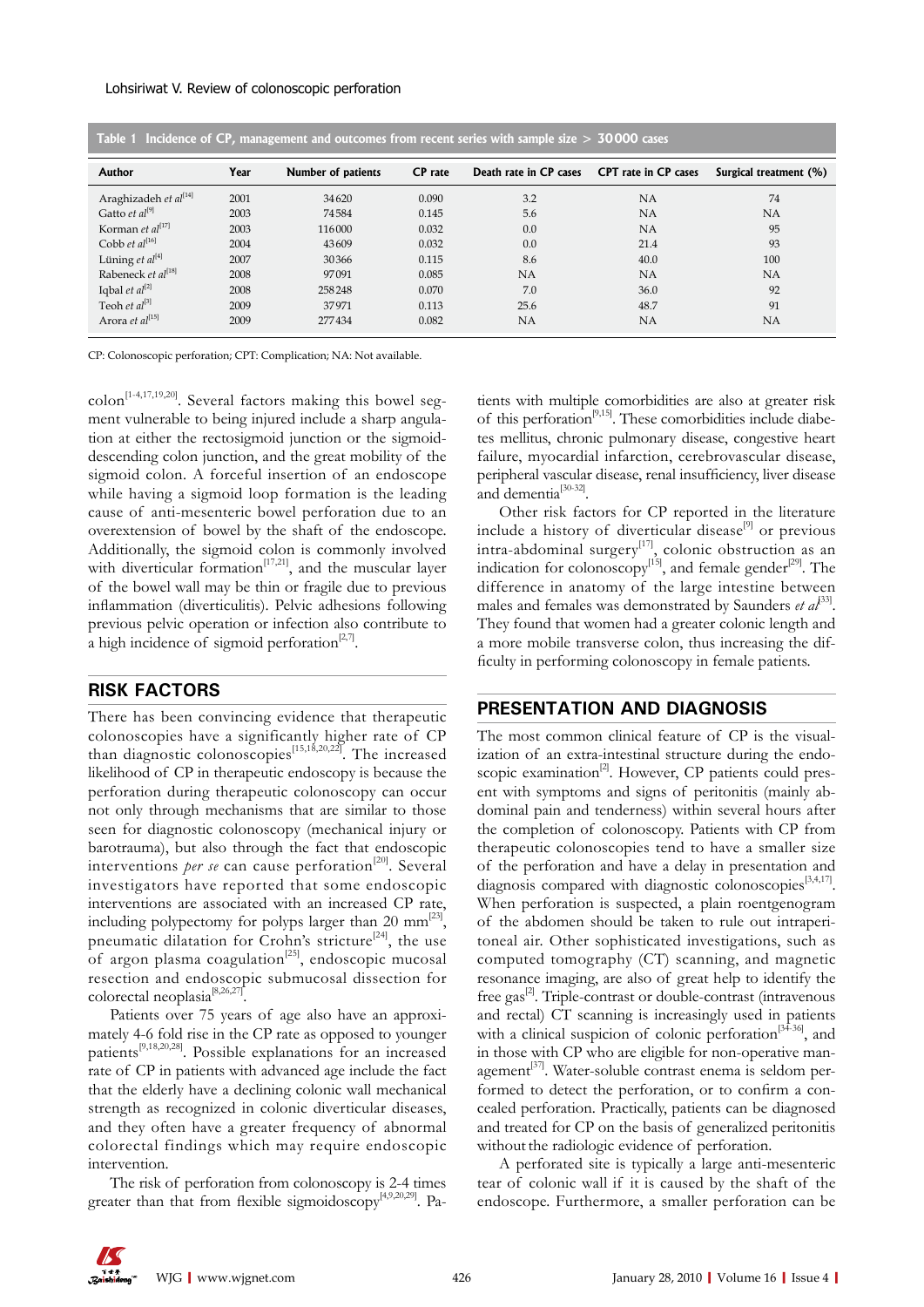found in an injury from the tip of the endoscope, or in those related to endoscopic interventions such as polypectomy. Although perforations usually occur during the colonoscopic examination or within 24 h after the procedure<sup>[1-3]</sup>, delayed perforation of the colon and rectum has been reported<sup>[38,39]</sup>. Physicians should therefore suspect a CP if a patient has fever, abdominal pain or distention following the colonoscopic examination, even if the patient presents with these symptoms several days after the procedure.

It is notable that postpolypectomy coagulation syndrome, also known as postpolypectomy syndrome or transmural burn syndrome, can mimic perforation by presenting with similar symptoms and signs $[40]$ . Postpolypectomy syndrome occurs when there is a transmural injury of the bowel wall at the site of excised polyp, caused by an overt electrical current or thermal injury $^{[41,42]}$ . Without any obvious perforation, transmural bowel injury as well as serosal irritation results in a localized peritonitis, abdominal pain, fever and leukocytosis. Conventional radiography is often unremarkable in this setting. Meanwhile, CT scan may reveal focal mural thickening and pericolic fluid at the site of recent polypectomy as well as softtissue stranding of the pericolic fat, without any evidence of pneumoperitoneum or large hematoma<sup>[43,44]</sup>. Conservative management, as described in the following section, is generally successful with good outcomes $\frac{[7,45]}{2}$ .

## **MANAGEMENT**

Management of CP remains a controversial issue as it can be effectively managed by both operative and nonoperative strategies[37,46,47]. Although most patients with CP promptly require open surgery, there is an increasing use of non-operative or laparoscopic approaches in selected patients[48-55]. The viable options of CP management are discussed as follows.

#### *Conservative treatment*

Clearly, the choice between conservative and surgical management depends on clinical grounds. Conservative management is reserved for CP patients in good general condition and without any sign of peritonitis. This approach involves intravenous fluids, absolute bowel rest and intravenous administration of broad-spectrum antibiotics. If the conservative treatment is successful, patient's clinical appearance should improve gradually within 24-48 h. If this is not the case, complicated intra-abdominal infections (such as fecal peritonitis or intra-abdominal abscess) should be considered, and thus further investigation and management are imperative. Patients must be prepared to proceed to surgical management if clinical improvement is not maintained or when progressive intra-abdominal sepsis occurs. Overall success rate of conservative treatment for CP varies from 33% to  $73\%$ <sup>[14,16,56]</sup>. A small perforation site caused by therapeutic colonoscopy has been shown to have a better success rate with medical treatment<sup>[56]</sup>. Colonic stricture following conservative treatment of a colonoscopic perforation has been reported in the literature<sup>[57]</sup>,

but this can be safely managed by either endoscopic dilatation or surgery.

#### *Endoscopic closure of the perforation*

With recent advances in endoscopic technology (such as better optics, and availability of multichannel endoscopy and intraluminal endoclipping) as well as increasing experience of endoscopic interventions<sup>[58-60]</sup>, many endoscopists have been encouraged to perform the endoscopic closure of CP since the first successful endoscopic repair of CP was reported in 1997 $[61]$ . However, this approach requires not only high endoscopic skill but also appropriate endoscopic devices. In general, the size of the perforation suitable for endoscopic closure is less than 10 mm, but some reports showed successful endoscopic repairs of the perforation larger than 10 mm<sup>[52,62]</sup>. To overcome the problems of closing large defects, novel endoscopic closure devices have been designed such as detachable endoscopic snares and special metal rings in conjunction with endoscopic clips<sup>[63]</sup>.

Any endoscopic repair should be performed with as little air insufflation as possible because a distended lumen often makes it difficult to close the perforation site. Moreover, an extensive air insufflation not only leads to further fecal spillage into the intraperitoneal space but also causes massive pneumoperitoneum, which can compromise the cardiopulmonary system of CP patients<sup>[62]</sup>. After having endoscopic repair, patients should be given intravenous broad-spectrum antibiotics and a clear liquid diet until bowel movement returns and any evidence of peritonitis disappears. Intensive monitoring and serial abdominal examinations are also essential. A review of 75 reported cases of CP repaired by endoclipping, by Trecca *et al*<sup>62]</sup> in 2008, showed a success rate of 69%-93%. Early recognition of the perforation, prompt complete endoscopic repair, and good bowel preparation are keys to the success of endoscopic treatment for CP.

#### *Operative treatment*

Surgical management is recommended in those with diffuse peritonitis, those with clinical deterioration under non-surgical treatment, or those with a concomitant colonic pathology that requires surgery, such as colorectal cancer. A wide range of surgical options have been described to manage CP depending on the patient's condition, the size of the perforation, the underlying pathology of the large intestine, the quality of bowel preparation, the time between injury and diagnosis, and the surgeon's preference. Feasible choices of the operation are described as follows.

**Simple closure of the perforation:** This surgical approach is appropriate in the case of small colonic perforation (< 50% of bowel circumference), without significant fecal contamination and concomitant intestinal pathology requiring bowel resection. Oversewing of the perforation has been carried out in 25%-56% of immediate perforations, and the leakage rate following primary repair was extremely  $\text{low}^{[1-4,64]}.$ 

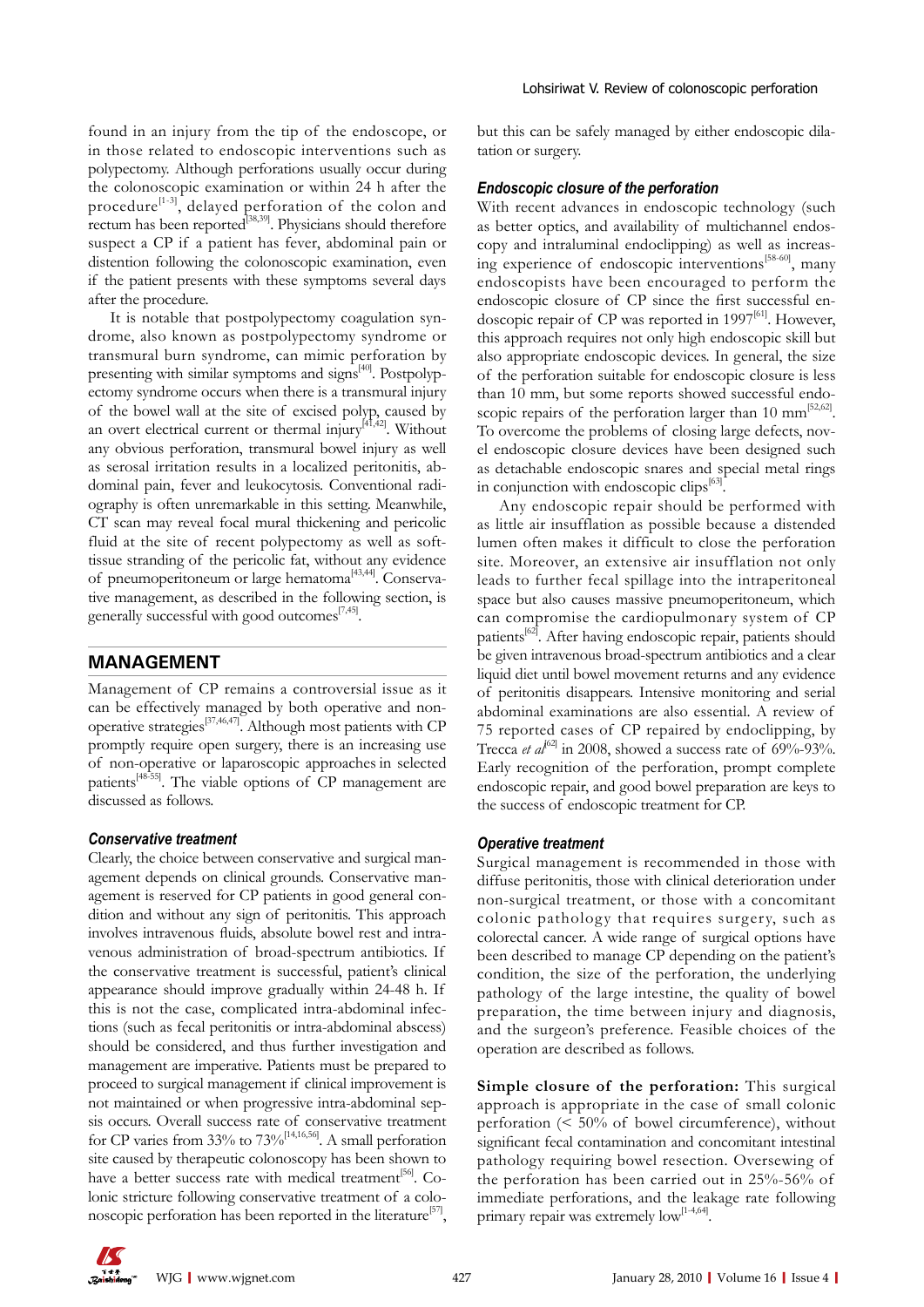Lohsiriwat V. Review of colonoscopic perforation

**Bowel resection with or without intestinal continuity:**  Bowel resection including the perforation site is required when the perforation site is large, or when primary closure of the perforation could compromise the lumen, or when there is concomitant colon pathology requiring bowel resection, such as severe colonic stricture, large sessile polyp or colorectal cancer. In the absence of significant intra-abdominal contamination, bowel resection and anastomosis can be performed with acceptable morbidity. However, when faced with extensive tissue inflammation or fecal peritonitis, bowel resection without anastomosis should be considered. An extensive study of 165 iatrogenic CP cases by Iqbal *et al*<sup>21</sup> in 2008 found that patients being diagnosed with CP within 24 h after the colonoscopic examination were more likely to have minimal peritoneal contamination and, thus, tended to undergo primary repair or resection with anastomosis. Conversely, patients presenting after 24 h were more likely to have feculent contamination and to receive a stoma formation. Furthermore, patients with blunt injuries were more likely to receive a stoma than those with polypectomy and thermal perforations.

Another issue under discussion is the role of laparoscopic surgery for CP[49,50,62,65,66]. With advanced laparoscopic techniques such as intracorporeal suturing, laparoscopic repair of CP is becoming widely practiced and acceptable. A small comparative study by Bleier *et al*<sup> $67$ </sup> showed that a laparoscopic approach to CP resulted in less postoperative complications, decreased length of hospital stay, and a shorter incision length compared to an open method. However, an inability to laparoscopically localize the perforation site or doubt about the security of the repair should prompt conversion to laparotomy<sup>[50]</sup>.

# **OUTCOME**

Patients with CP could have a remarkably high morbidity and mortality rate depending on their existing medical conditions, nature of the perforation, methods of CP management, experience of the care team and hospital setting. The 30-d morbidity and mortality rates are 21%-53% and 0%-26%, respectively<sup>[1-4,16]</sup>. The average length of hospital stay in CP patients is  $1-3$  wk<sup>[1,3,5,68]</sup>.

Surgical site infection is the most common complication, while cardiopulmonary complications and multiple organ failure are the leading causes of death $[1,2]$ . Some investigators have suggested that predisposing factors for poor outcomes of CP patients include a large perforation site, a delayed diagnosis, extensive peritoneal contamination, poor bowel preparation, corticosteroid use, anticoagulants or anti-platelet therapy, prior hospitalization, advanced age of patients, and severe comorbid diseases<sup>[2,3,69,70]</sup>.

# **CONCLUSION**

Colonoscopic perforation is a rare complication following lower gastrointestinal endoscopies; however, it is asso-

ciated with a high rate of morbidity and mortality. Special precautions should be taken during therapeutic endoscopy and while performing colonoscopic examination in patients with advanced age or those with several comorbidities. Management of patients with CP should be individualized based on patients' clinical grounds and their underlying diseases, nature of the perforation, and concomitant colorectal pathologies.

## **REFERENCES**

- 1 **Lohsiriwat V**, Sujarittanakarn S, Akaraviputh T, Lertakyamanee N, Lohsiriwat D, Kachinthorn U. Colonoscopic perforation: A report from World Gastroenterology Organization endoscopy training center in Thailand. *World J Gastroenterol* 2008; **14**: 6722-6725
- 2 **Iqbal CW**, Cullinane DC, Schiller HJ, Sawyer MD, Zietlow SP, Farley DR. Surgical management and outcomes of 165 colonoscopic perforations from a single institution. *Arch Surg* 2008; **143**: 701-706; discussion 706-707
- 3 **Teoh AY**, Poon CM, Lee JF, Leong HT, Ng SS, Sung JJ, Lau JY. Outcomes and predictors of mortality and stoma formation in surgical management of colonoscopic perforations: a multicenter review. *Arch Surg* 2009; **144**: 9-13
- Lüning TH, Keemers-Gels ME, Barendregt WB, Tan AC, Rosman C. Colonoscopic perforations: a review of 30,366 patients. *Surg Endosc* 2007; **21**: 994-997
- 5 **Mai CM**, Wen CC, Wen SH, Hsu KF, Wu CC, Jao SW, Hsiao CW. Iatrogenic colonic perforation by colonoscopy: a fatal complication for patients with a high anesthetic risk. *Int J Colorectal Dis* 2009; Epub ahead of print
- 6 **Rathgaber SW**, Wick TM. Colonoscopy completion and complication rates in a community gastroenterology practice. *Gastrointest Endosc* 2006; **64**: 556-562
- 7 **Damore LJ 2nd**, Rantis PC, Vernava AM 3rd, Longo WE. Colonoscopic perforations. Etiology, diagnosis, and management. *Dis Colon Rectum* 1996; **39**: 1308-1314
- 8 **Repici A**, Pellicano R, Strangio G, Danese S, Fagoonee S, Malesci A. Endoscopic mucosal resection for early colorectal neoplasia: pathologic basis, procedures, and outcomes. *Dis Colon Rectum* 2009; **52**: 1502-1515
- 9 **Gatto NM**, Frucht H, Sundararajan V, Jacobson JS, Grann VR, Neugut AI. Risk of perforation after colonoscopy and sigmoidoscopy: a population-based study. *J Natl Cancer Inst* 2003; **95**: 230-236
- Kelly SB, Murphy J, Smith A, Watson H, Gibb S, Walker C, Reddy R. Nurse specialist led flexible sigmoidoscopy in an outpatient setting. *Colorectal Dis* 2008; **10**: 390-393
- 11 **Cappell MS**, Friedel D. The role of sigmoidoscopy and colonoscopy in the diagnosis and management of lower gastrointestinal disorders: endoscopic findings, therapy, and complications. *Med Clin North Am* 2002; **86**: 1253-1288
- Waye JD, Kahn O, Auerbach ME. Complications of colonoscopy and flexible sigmoidoscopy. *Gastrointest Endosc Clin N Am* 1996; **6**: 343-377
- 13 **Quallick MR**, Brown WR. Rectal perforation during colonoscopic retroflexion: a large, prospective experience in an academic center. *Gastrointest Endosc* 2009; **69**: 960-963
- 14 **Araghizadeh FY**, Timmcke AE, Opelka FG, Hicks TC, Beck DE. Colonoscopic perforations. *Dis Colon Rectum* 2001; **44**: 713-716
- 15 **Arora G**, Mannalithara A, Singh G, Gerson LB, Triadafilopoulos G. Risk of perforation from a colonoscopy in adults: a large population-based study. *Gastrointest Endosc* 2009; **69**: 654-664
- 16 **Cobb WS**, Heniford BT, Sigmon LB, Hasan R, Simms C, Kercher KW, Matthews BD. Colonoscopic perforations: incidence, management, and outcomes. *Am Surg* 2004; **70**:

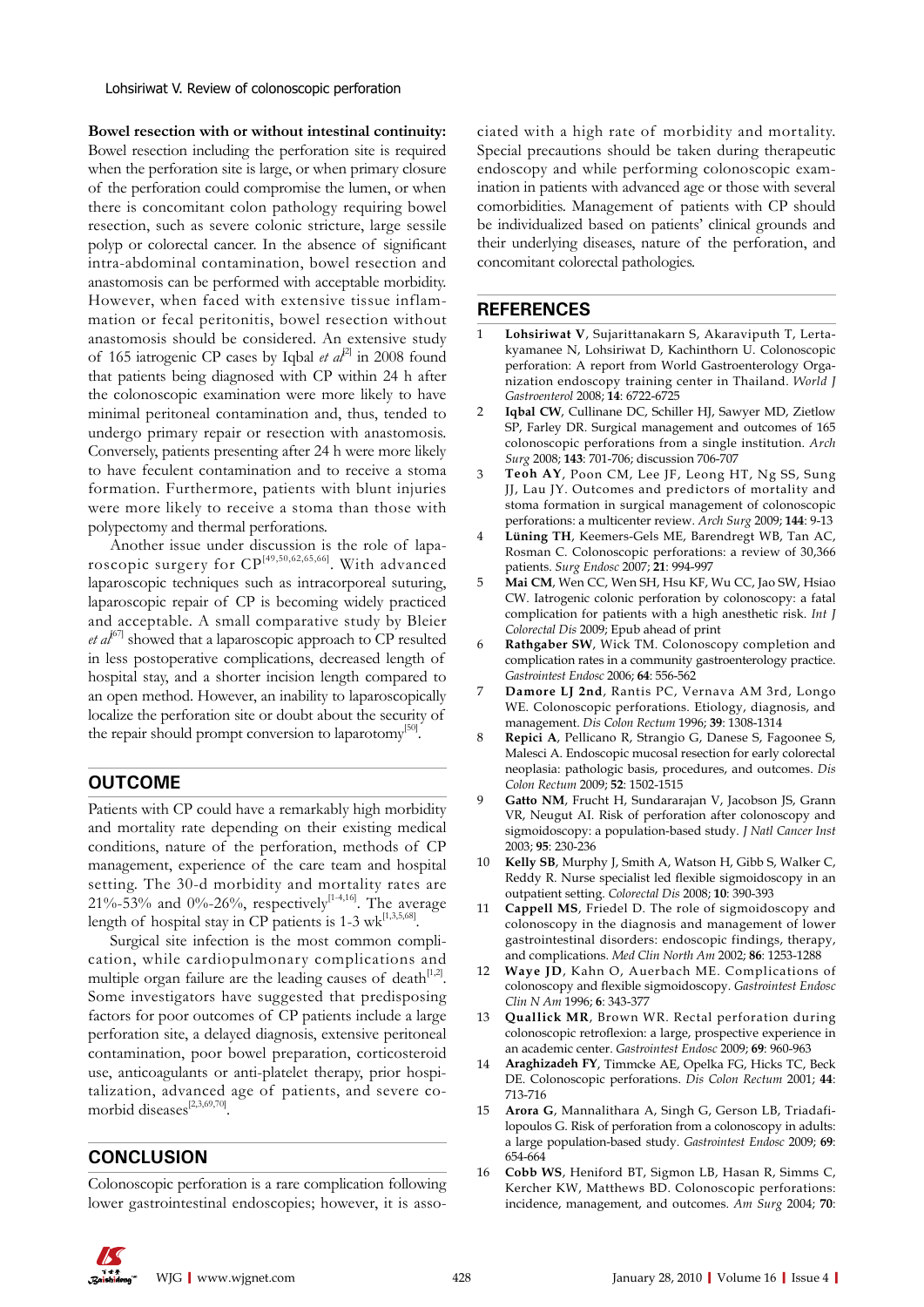#### Lohsiriwat V. Review of colonoscopic perforation

750-757; discussion 757-758

- 17 **Korman LY**, Overholt BF, Box T, Winker CK. Perforation during colonoscopy in endoscopic ambulatory surgical centers. *Gastrointest Endosc* 2003; **58**: 554-557
- 18 **Rabeneck L**, Paszat LF, Hilsden RJ, Saskin R, Leddin D, Grunfeld E, Wai E, Goldwasser M, Sutradhar R, Stukel TA. Bleeding and perforation after outpatient colonoscopy and their risk factors in usual clinical practice. *Gastroenterology* 2008; **135**: 1899-1906, 1906.e1
- 19 **Gedebou TM**, Wong RA, Rappaport WD, Jaffe P, Kahsai D, Hunter GC. Clinical presentation and management of iatrogenic colon perforations. *Am J Surg* 1996; **172**: 454-457; discussion 457-458
- 20 **Lohsiriwat V**, Sujarittanakarn S, Akaraviputh T, Lertakyamanee N, Lohsiriwat D, Kachinthorn U. What are the risk factors of colonoscopic perforation? *BMC Gastroenterol* 2009; **9**: 71
- 21 **Waye JD**. Colonoscopic polypectomy. *Diagn Ther Endosc* 2000; **6**: 111-124
- 22 **Frühmorgen P**, Demling L. Complications of diagnostic and therapeutic colonoscopy in the Federal Republic of Germany. Results of an inquiry. *Endoscopy* 1979; **11**: 146-150
- 23 **Pérez Roldán F**, González Carro P, Legaz Huidobro ML, Villafáñez García MC, Soto Fernández S, de Pedro Esteban A, Roncero García-Escribano O, Ruiz Carrillo F. Endoscopic resection of large colorectal polyps. *Rev Esp Enferm Dig* 2004; **96**: 36-47
- 24 **Nomura E**, Takagi S, Kikuchi T, Negoro K, Takahashi S, Kinouchi Y, Hiwatashi N, Shimosegawa T. Efficacy and safety of endoscopic balloon dilation for Crohn's strictures. *Dis Colon Rectum* 2006; **49**: S59-S67
- 25 **Manner H**, Plum N, Pech O, Ell C, Enderle MD. Colon explosion during argon plasma coagulation. *Gastrointest Endosc* 2008; **67**: 1123-1127
- 26 **Fujishiro M**, Yahagi N, Kakushima N, Kodashima S, Muraki Y, Ono S, Yamamichi N, Tateishi A, Oka M, Ogura K, Kawabe T, Ichinose M, Omata M. Outcomes of endoscopic submucosal dissection for colorectal epithelial neoplasms in 200 consecutive cases. *Clin Gastroenterol Hepatol* 2007; **5**: 678-683; quiz 645
- 27 **Hurlstone DP**, Cross SS, Drew K, Adam I, Shorthouse AJ, Brown S, Sanders DS, Lobo AJ. An evaluation of colorectal endoscopic mucosal resection using high-magnification chromoscopic colonoscopy: a prospective study of 1000 colonoscopies. *Endoscopy* 2004; **36**: 491-498
- 28 **Levin TR**, Zhao W, Conell C, Seeff LC, Manninen DL, Shapiro JA, Schulman J. Complications of colonoscopy in an integrated health care delivery system. *Ann Intern Med* 2006; **145**: 880-886
- 29 **Anderson ML**, Pasha TM, Leighton JA. Endoscopic perforation of the colon: lessons from a 10-year study. *Am J Gastroenterol* 2000; **95**: 3418-3422
- 30 **Charlson ME**, Pompei P, Ales KL, MacKenzie CR. A new method of classifying prognostic comorbidity in longitudinal studies: development and validation. *J Chronic Dis* 1987; **40**: 373-383
- 31 **Deyo RA**, Cherkin DC, Ciol MA. Adapting a clinical comorbidity index for use with ICD-9-CM administrative databases. *J Clin Epidemiol* 1992; **45**: 613-619
- 32 **Klabunde CN**, Potosky AL, Legler JM, Warren JL. Development of a comorbidity index using physician claims data. *J Clin Epidemiol* 2000; **53**: 1258-1267
- 33 **Saunders BP**, Fukumoto M, Halligan S, Jobling C, Moussa ME, Bartram CI, Williams CB. Why is colonoscopy more difficult in women? *Gastrointest Endosc* 1996; **43**: 124-126
- 34 **Shanmuganathan K**, Mirvis SE, Chiu WC, Killeen KL, Scalea TM. Triple-contrast helical CT in penetrating torso trauma: a prospective study to determine peritoneal violation and the need for laparotomy. *AJR Am J Roentgenol* 2001; **177**: 1247-1256
- 35 **Velmahos GC**, Constantinou C, Tillou A, Brown CV, Salim A, Demetriades D. Abdominal computed tomographic scan for patients with gunshot wounds to the abdomen selected for nonoperative management. *J Trauma* 2005; **59**: 1155-1160; discussion 1160-1161
- 36 **Holmes JF**, Offerman SR, Chang CH, Randel BE, Hahn DD, Frankovsky MJ, Wisner DH. Performance of helical computed tomography without oral contrast for the detection of gastrointestinal injuries. *Ann Emerg Med* 2004; **43**: 120-128
- 37 **Kang HY**, Kang HW, Kim SG, Kim JS, Park KJ, Jung HC, Song IS. Incidence and management of colonoscopic perforations in Korea. *Digestion* 2008; **78**: 218-223
- 38 **Loggan M**, Moeller DD. Delayed perforation of the cecum after diagnostic biopsy. *Am J Gastroenterol* 1984; **79**: 933-934
- 39 **O'Brien TS**, Garrido MC, Dorudi S, Collin J. Delayed perforation of the colon following colonoscopic biopsy. *Br J Surg* 1993; **80**: 1204
- 40 **Putcha RV**, Burdick JS. Management of iatrogenic perforation. *Gastroenterol Clin North Am* 2003; **32**: 1289-1309
- 41 **Tucker RD**, Platz CE, Sievert CE, Vennes JA, Silvis SE. In vivo evaluation of monopolar versus bipolar electrosurgical polypectomy snares. *Am J Gastroenterol* 1990; **85**: 1386-1390
- Kavic SM, Basson MD. Complications of endoscopy. Am J *Surg* 2001; **181**: 319-332
- 43 **Zissin R**, Konikoff F, Gayer G. CT findings of latrogenic complications following gastrointestinal endoluminal procedures. *Semin Ultrasound CT MR* 2006; **27**: 126-138
- Kim DH, Pickhardt PJ, Taylor AJ, Menias CO. Imaging evaluation of complications at optical colonoscopy. *Curr Probl Diagn Radiol* 2008; **37**: 165-177
- 45 **Repici A**, Tricerri R. Endoscopic polypectomy: techniques, complications and follow-up. *Tech Coloproctol* 2004; **8** Suppl 2: s283-s290
- 46 **Avgerinos DV**, Llaguna OH, Lo AY, Leitman IM. Evolving management of colonoscopic perforations. *J Gastrointest Surg* 2008; **12**: 1783-1789
- 47 **Donckier V**, André R. Treatment of colon endoscopic perforations. *Acta Chir Belg* 1993; **93**: 60-62
- 48 **Agresta F**, Michelet I, Mainente P, Bedin N. Laparoscopic management of colonoscopic perforations. *Surg Endosc* 2000; **14**: 592-593
- 49 **Alfonso-Ballester R**, Lo Pez-Mozos F, Mart-Obiol R, Garcia-Botello SA, Lledo-Matoses S. Laparoscopic treatment of endoscopic sigmoid colon perforation: a case report and literature review. *Surg Laparosc Endosc Percutan Tech* 2006; **16**: 44-46
- 50 **Hansen AJ**, Tessier DJ, Anderson ML, Schlinkert RT. Laparoscopic repair of colonoscopic perforations: indications and guidelines. *J Gastrointest Surg* 2007; **11**: 655-659
- 51 **Albuquerque W**, Moreira E, Arantes V, Bittencourt P, Queiroz F. Endoscopic repair of a large colonoscopic perforation with clips. *Surg Endosc* 2008; **22**: 2072-2074
- 52 **Barbagallo F**, Castello G, Latteri S, Grasso E, Gagliardo S, La Greca G, Di Blasi M. Successful endoscopic repair of an unusual colonic perforation following polypectomy using an endoclip device. *World J Gastroenterol* 2007; **13**: 2889-2891
- 53 **Kilic A**, Kavic SM. Laparoscopic colotomy repair following colonoscopic polypectomy. *JSLS* 2008; **12**: 93-96
- 54 **Makharia GK**, Madan K, Garg PK, Tandon RK. Colonoscopic barotrauma treated by conservative management: role of high-flow oxygen inhalation. *Endoscopy* 2002; **34**: 1010-1013
- 55 **Sileri P**, Del Vecchio Blanco G, Benavoli D, Gaspari AL. Iatrogenic rectal perforation during operative colonoscopy: closure with endoluminal clips. *JSLS* 2009; **13**: 69-72
- 56 **Orsoni P**, Berdah S, Verrier C, Caamano A, Sastre B, Boutboul R, Grimaud JC, Picaud R. Colonic perforation due to colonoscopy: a retrospective study of 48 cases. *Endoscopy* 1997; **29**: 160-164
- 57 **Akin M**, Ege B, Akin FE, Leventoglu S, Kurukahvecioglu O, Yusifzade K, Mentes BB. Colonic stricture following